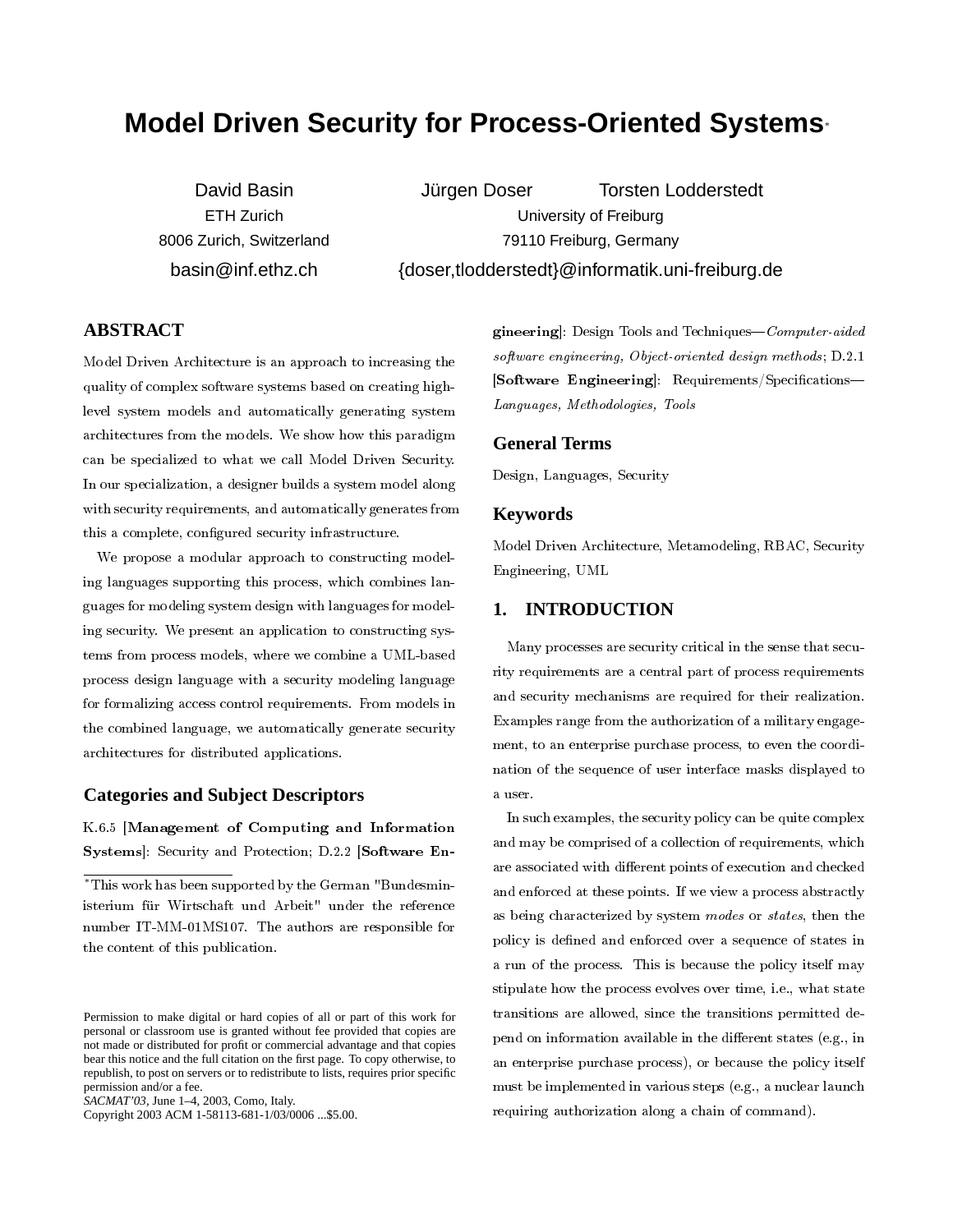The above considerations motivate the two questions that we address here. (1) How can we model designs along with their security policies in a process-oriented setting? And (2) how can we make the transition from designs and policies to secure systems?

A partial answer to both questions is given by the approach of Model Driven Architecture (MDA) [5], which supports system development by employing a model-centric and generative development process. MDA is based on creating design models and using tool support to automatically generate substantial parts of systems from these models. In the context of process modeling, MDA can be realized by building an automata-oriented (e.g., state chart) model of a system, and using a CASE-tool to automatically generate a process controller (i.e., a state-transition system) from the model.

Our contribution in this paper is to extend the partial answer above to a complete answer by specializing MDA to model driven security. Namely, we present an approach to building secure systems where we (1) integrate security models with UML process models and (2) automatically generate executable systems with fully configured security infrastructures from these integrated models. This closes the gap between process models and security models and thereby the gap between software engineering and security engineering. This means that security can be tightly integrated into a system during design, rather than after-the-fact, increasing the security and maintainability of the resulting system.

With respect to (1), we present the security modeling language SecureUML and show how to integrate it with UML process models. SecureUML is a UML-based language for modeling access control requirements that generalizes rolebased access control (RBAC) as defined in [4]. SecureUML provides a language for formalizing security policies about protected resources, but leaves open the nature of these resources, i.e., whether they are components, processes, tasks in a process, etc. We show how to combine this generic security policy language with a process modeling language by defining a *dialect*, which identifies process elements (e.g., states, actions, or even processes themselves) as protected resources. As a result, the right to start a process or to execute parts of the process depends on the modeled access

control policy. The result is a modeling language capable of formalizing a new kind of model, security design models, which integrate security and design requirements.

We have chosen RBAC and UML as foundations for this work because they are well-established, popular standards and well-supported by platforms and tools. By combining these two formalisms, our work enables developers to formalize access control in the context of different kinds of system models using intuitive, graphical UML notation.

With respect to (2), we show how to translate security design models into implementations of controller objects for multi-tier applications augmented by an access control infrastructure enforcing the modeled access control policy. We use the Java Servlet architecture as the target platform of the generation and we have evaluated our approach using a prototype generator that is implemented within the MDAtool ArcStyler [6].

*Related Work.* Kandala and Sandhu showed that RBAC can serve as access control model for workflow systems [10] and Atluri and Huang proposed a Workflow Authorization Model [1]. While [10] and our work focus on processes and tasks as protected resources, [1] provides a model for dynamically assigning privileges to subjects during the execution of tasks. In contrast to [10], our modeling language also supports authorization constraints on permissions.

Bertino, Ferrari and Atluri in [2] and Jaeger in [8] emphasized the need for authorization constraints on role and user assignments. In contrast, authorization constraints as de fined in SecureUML make the applicability of a permission depend on the system state, e.g. the attribute values of an object or properties of the caller.

There is related work on using UML for security modeling. Epstein and Sandhu showed in [3] how UML can be used to model RBAC policies. Although there are some similarities between our work and theirs (e.g., the focus is on the static aspects of a RBAC model), there are also differences (e.g., they use a different UML notation and document application constraints as preconditions in plain English, whereas we use OCL). Also, we show how UML state machine elements can be incorporated in the definition of an access control policy.

Jürjens proposed in [9] a UML-extension called UMLSec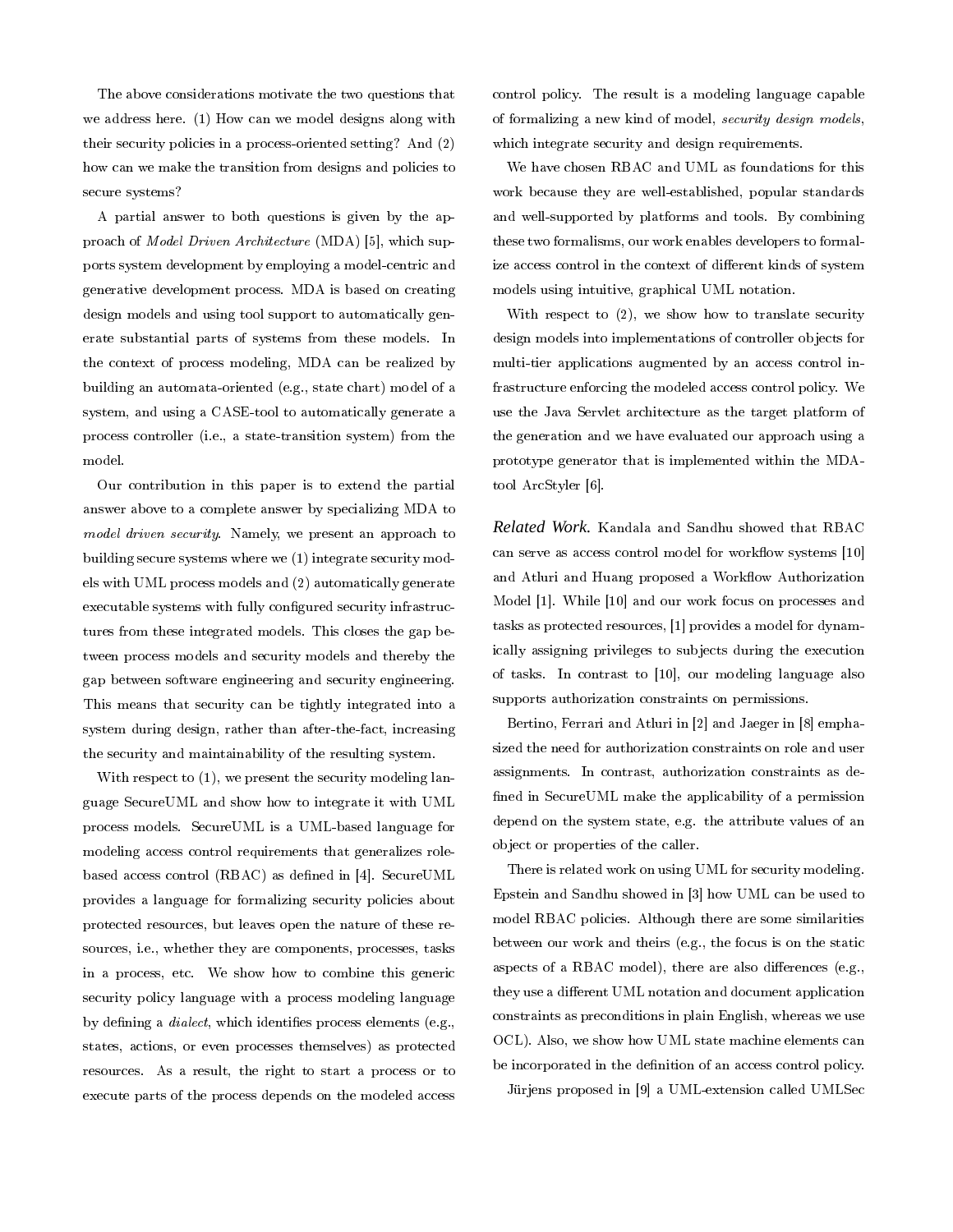for specifying secure systems. UMLsec allows one to annotate different UML diagrams with security requirements, which can then be validated using formal verification techniques. In contrast, we focus on specifying access control requirements in class and state chart diagrams and develop tool support to automatically generate systems obeying these requirements.

Finally, in [11] we introduced the modeling language SecureUML. In our current work we have both simplied and generalized the formalism and introduced the concept of dialects. The major difference though is that [11] uses class diagrams as a system modeling language and generates security infrastructures for distributed components conforming to the Enterprise JavaBeans standard [12], whereas in the current work we focus on process modeling and generate process controllers. The two works are complementary and together they suggest the wide scope of SecureUML and the idea of model driven security.

*Organization.* In Section 2, we give a brief overview of relevant aspects of UML and we introduce a UML-based process design language. We dene SecureUML in Section 3 and integrate it into our process design language by defining a SecureUML dialect in Section 4. We give an example policy in Section 5 and explain the generation of secure web applications (based on Java Servlet) from modeled policies in Section 6. In Section 7, we report on experience and draw conclusions.

#### **2. THE UNIFIED MODELING LANGUAGE**

In UML [13], the structural aspects of systems are defined in terms of classes, each formalizing a set of objects with common services, properties, and behavior. Services are described by methods, properties by attributes and associations, and the behavior can e.g., be characterized by a state machine that is attached to a particular class. Additional constraints can be given using expressions in the Object Constraint Language (OCL).

UML can serve as foundation for building domain specific languages by defining *stereotypes*, which introduce new language primitives by subtyping UML core types, and tagged values, which represent new properties of these primitives. Model elements are assigned to such types by labeling them



Figure 1: Structure and control flow of the ordering process

with the corresponding stereotype. Below, we give an example of a domain specific language.

UML can also be used as metamodeling language, where UML diagrams are used to formalize the abstract syntax of another (modeling) language. We define SecureUML in this way because it allows us to use object-oriented concepts in our language definition.

## **Example: A Process Design Language**

We now give an example of a process design language using (stereotyped) classes to define process types where, for each process type, a state machine describes the corresponding behavior. Figure 1 shows a model of an ordering process for an online book club. The process type Ordering is shown in the upper-left corner of the figure as a UML class with the stereotype «Process». Ordering has attributes to store the ordered items and the total cost.

The control flow of the process is defined by the state machine shown in the box labeled "Control Flow". The rectangles and circles represent states and the arrows represent transitions. Transitions may be labeled with the name of the triggering event and (separated by a slash) the name of the action that is executed during state transition.

In our example, AssembleOrder is the state where club members can browse through the club catalog, add items to their order, or remove them. The state SpecialOffers accesses special offers, which are restricted to "gold members" or to users whose current order is more than  $100 \in$ . In the state OrderInfo, additional data is processed, like the delivery address.

As the paper proceeds, we will use this as a running example to show how the requirement for restricted access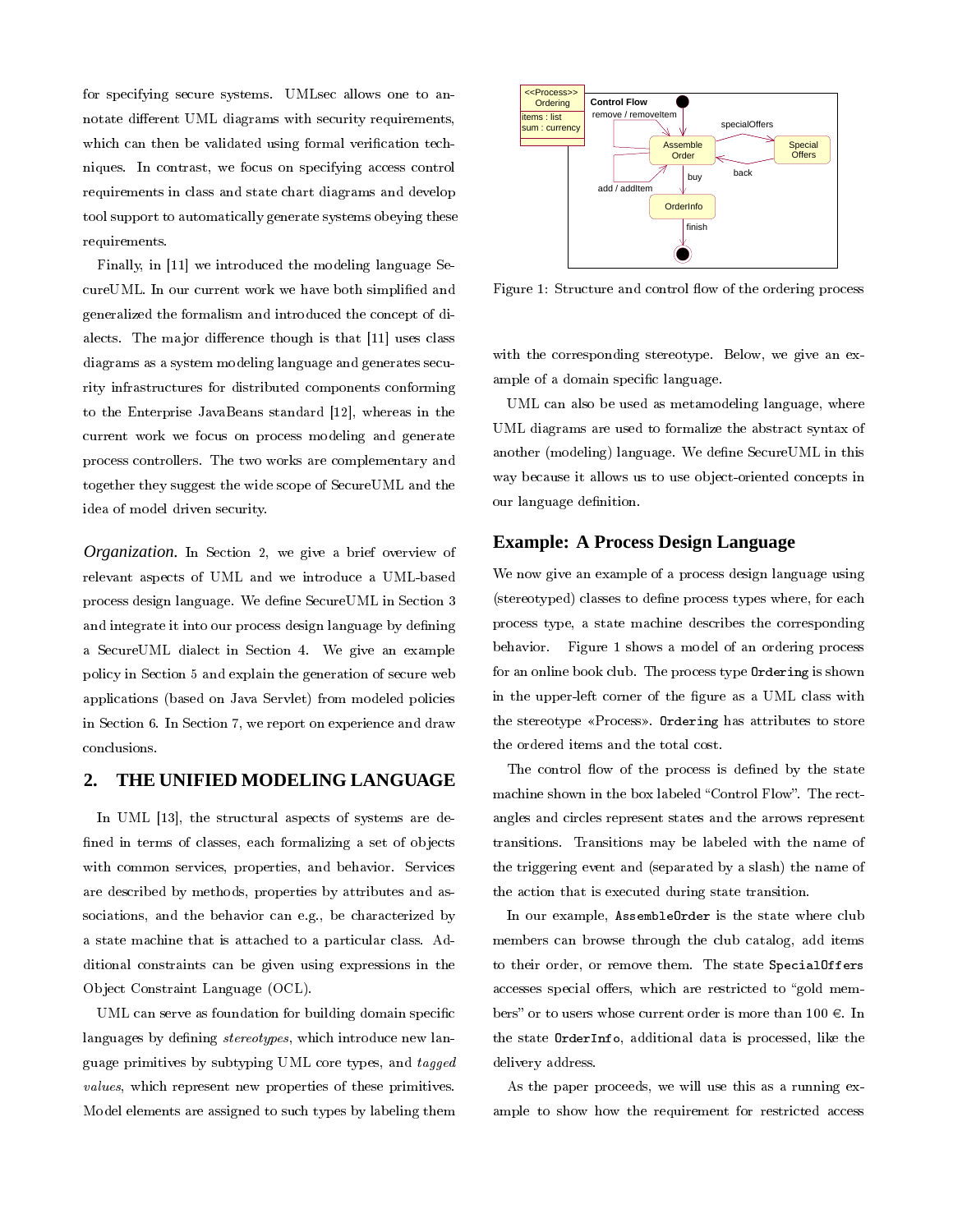

Figure 2: SecureUML Metamodel

to SpecialOffers and other requirements are stated as a formal access control policy and how access control infrastructures can be generated that enforce such a policy. SecureUML, which we introduce next, will provide the foundation for expressing such a policy.

### **3. SecureUML**

We now define the syntax and semantics of SecureUML. Moreover, as we will use SecureUML to create visual models (like in UML), we will also endow it with a notation (e.g., icons, strings, or geometric figures). To distinguish the two kinds of syntax, we will call the underlying syntax the abstract syntax and the notation the concrete syntax. We give examples of concrete syntax in Section 5.

### **3.1 Abstract Syntax**

Figure 2 presents the metamodel that defines the abstract syntax of SecureUML. The types User, Role, and Permission and the relations UserAssignment, PermissionAssignment, and RoleHierarchy are directly adopted from the proposed RBAC standard [4]. In the following we focus on our additions.

An AuthorizationConstraint is a logical predicate that is attached to a permission by the association ConstraintAssignment and makes the permission's validity a function of the system state, e.g., dependent on the current time, date, or attribute values. Consider the informal policy given in Section 2, stating that ordinary book club members may only access special offers if their current order is more than 100  $\in$ . Such a policy could be formalized by giving a permission for a role Member to the state SpecialOrders, restricted by an authorization constraint on the attribute sum of the ordering process. Such a constraint is given by an OCL expression, where the system model determines the vocabulary that can be used (classes and methods) extended by the additional symbol caller, which represents the name of the user on whose behalf an action is performed.

The types Resource and Action roughly correspond to the terms Operation and Object in [4] and formalize a generic resource model that serves as a foundation for integrating SecureUML into system modeling languages.<sup>1</sup> Resource is the base class of all model elements in the system modeling language that represent protected resources, e.g., processes in our process design language. Each resource offers one or more actions and each action belongs to exactly one resource, which is denoted by the composite aggregation ResourceAction. Therefore, we can directly assign actions to a permission by the relation ActionAssignment, rather than associating permissions with resource/action pairs.

We differentiate between two categories of actions formalized by the action subtypes AtomicAction and CompositeAction. Atomic actions are low-level actions that can be mapped directly to actions of the target platform, e.g. the action execute of a method. In contrast, composite actions are high-level actions that may not have direct counterparts on the target platform. Composite actions, ordered in an ActionHierarchy, are used to group actions and provide a rich modeling vocabulary.

As we will see, the semantics of a permission defined on a composite action is that the right to perform the action implies the right to perform any of the (transitively) contained subactions. This semantics yields a simple basis for defining useful high-level actions. Suppose the security pol-

<sup>&</sup>lt;sup>1</sup>We use different names to prevent confusion with similar terms used in the object-oriented community.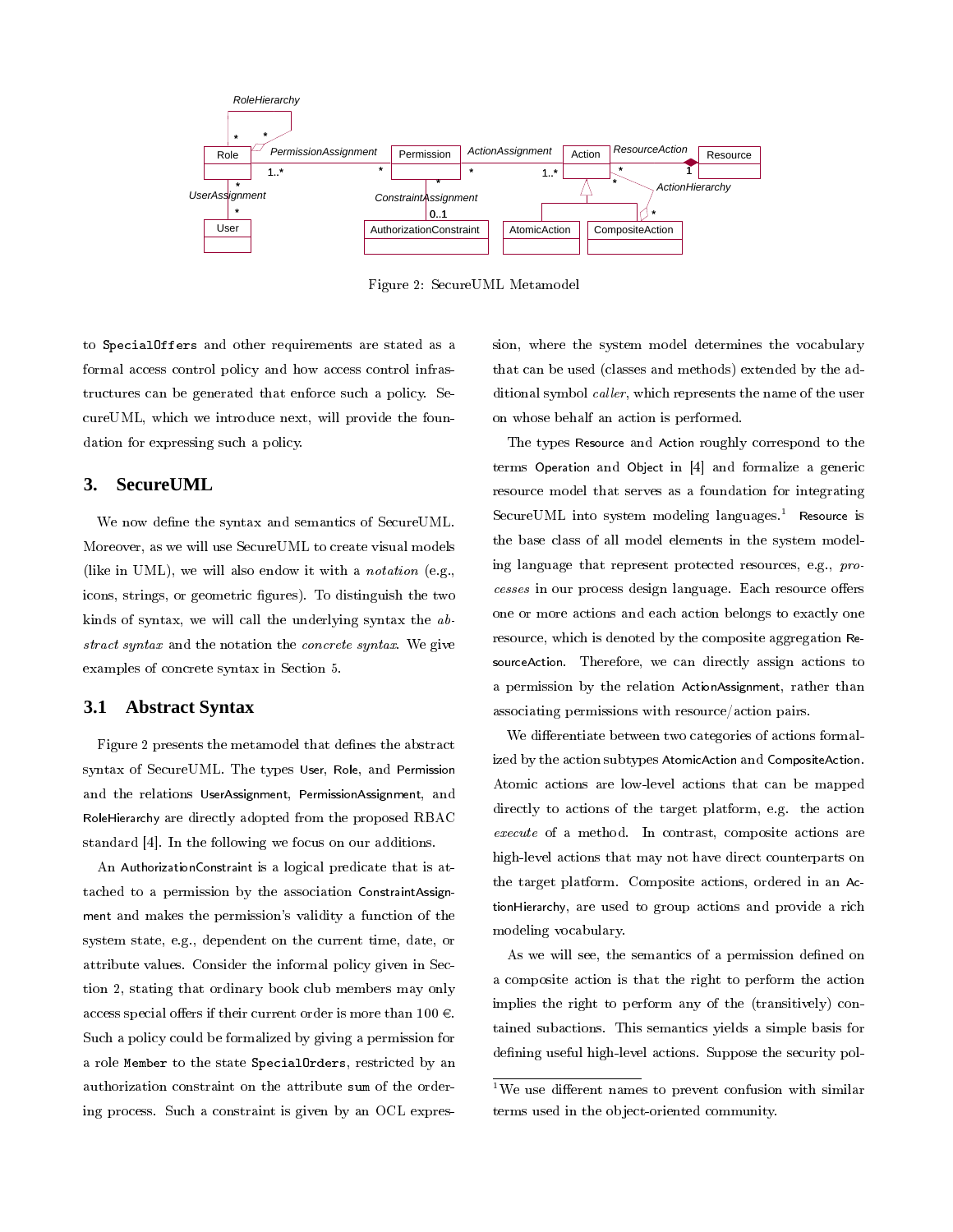icy grants a role the permission to "read" an entity. Using an action hierarchy, we can unambiguously formalize this by stipulating that such a permission includes the permission to read the value of every entity attribute and to execute every side-effect-free method of the entity. Another reason for introducing action hierarchies is that they simplify the development of generation rules as it is sufficient to define these rules only for atomic actions.

The concrete resource types, their actions, and the action hierarchy are defined as part of a SecureUML dialect, which integrates SecureUML with a system development language. In Section 4 we will present a dialect that combines SecureUML with our process design language.

#### **3.2 Semantics**

SecureUML formalizes access control decisions that depend both on the static assignments of users and permissions to roles and on the satisfaction of authorization constraints in the current system state. The tricky bit in defining the semantics is formalizing the satisfaction of a constraint relative to the system state, which varies over time. To accomplish this, we represent the system state at a time point t by a first-order structure  $\mathfrak{S}(t)$ . An authorization constraint can be expressed as a formula in first-order logic over a signature  $\Sigma$ , which is determined by the system model. The question of whether a user  $u$  is allowed to perform an action a can then be cast as the logical decision problem  $\mathfrak{S}(t) \models \phi_{\text{AC}}(u, a)$ , formalizing that access should be granted if and only if  $\phi_{AC}(u, a)$  is satisfied in  $\mathfrak{S}(t)$ . The formula  $\phi_{AC}(u, a)$  is built from the constraints that are assigned to permissions and depends on the static assignments of users and permissions to roles, designated as the access control configuration.

The basic elements of the access control configuration are the sets Users, Roles, Permissions, and Actions, each containing entries for every model element of the corresponding metamodel types User, Role, Permission, and Action. Over these sets, we have the relations  $UA \subseteq Users \times Rules, PA \subseteq$  $\mathit{Robes}\times\mathit{Permissions}$ , and  $\mathit{AA}\subseteq\mathit{Permissions}\times\mathit{Actions}$ , which contain tuples for each instance of the corresponding asso $ciations^2$  in the abstract syntax of SecureUML.

Additionally, we define the partial order  $\geq_{Roles}$  as well as the partial order  $\geq_{Actions}$ , on the sets of roles and actions respectively, where we write superior roles (or actions) on the left (bigger) side of the  $\geq$ -symbol.  $\geq_{Role}$  is given by the reflexive, transitive closure of the aggregation association RoleHierarchy on Role in Figure 2 and  $\geq$  Actions is defined analogously based on the aggregation association ActionHierarchy.

Given a system model (i.e., a UML model in our process modeling language), we define a signature  $\Sigma = (S, F, P)$ , where  $S$  is a set of sorts,  $F$  is a set of typed function symbols (including constants), and  $P$  is a set of typed predicate symbols. S contains one sort for each class in the system model and additionally the sort Users, which represents the users of a system as defined in the access control configuration. F contains a function symbol for each attribute or side-effect free method of the model that does not return a Boolean value, and the constant symbol  $self_{Class}$  for each *Class* in the system model denoting the object that is currently accessed. Additionally, there is a constant symbol caller denoting the user on whose behalf an action is performed at a time point  $t$ . Finally,  $P$  contains a predicate symbol for every side-effect free method in the system model that returns a Boolean value.

Given an access control configuration, we define  $\phi_{AC}(u, a)$ by first defining the auxiliary function

$$
\text{UAP}: (Users \times Actions) \rightarrow 2^{Permissions}
$$

by

$$
UAP(u, a) := \{ p \in \text{Permissions} \mid \exists r \in \text{Roles} : UA(u, r) \land
$$

$$
\exists r' \in \text{Roles} : r \geq_{\text{Roles}} r' \land PA(p, r') \land (1)
$$

$$
\exists a' \in \text{Actions} : AA(p, a') \land a' \geq_{\text{Actions}} a \},
$$

which determines the permissions a user has for an action. We also introduce the function constraint :  $Permissions \rightarrow$  $\mathcal{L}^{\Sigma},$  which maps permissions to their associated constraints translated<sup>3</sup> into the first-order language over  $\Sigma,$  associating the formulae true with unconstrained permissions. In this setting, we define that at time  $t$  the user  $u$  is allowed to

<sup>&</sup>lt;sup>2</sup>We abbreviate the names of the associations in Figure 2 as

their capital letters.

<sup>&</sup>lt;sup>3</sup>Due to space restrictions we omit the translation rules from OCL to first-order logic.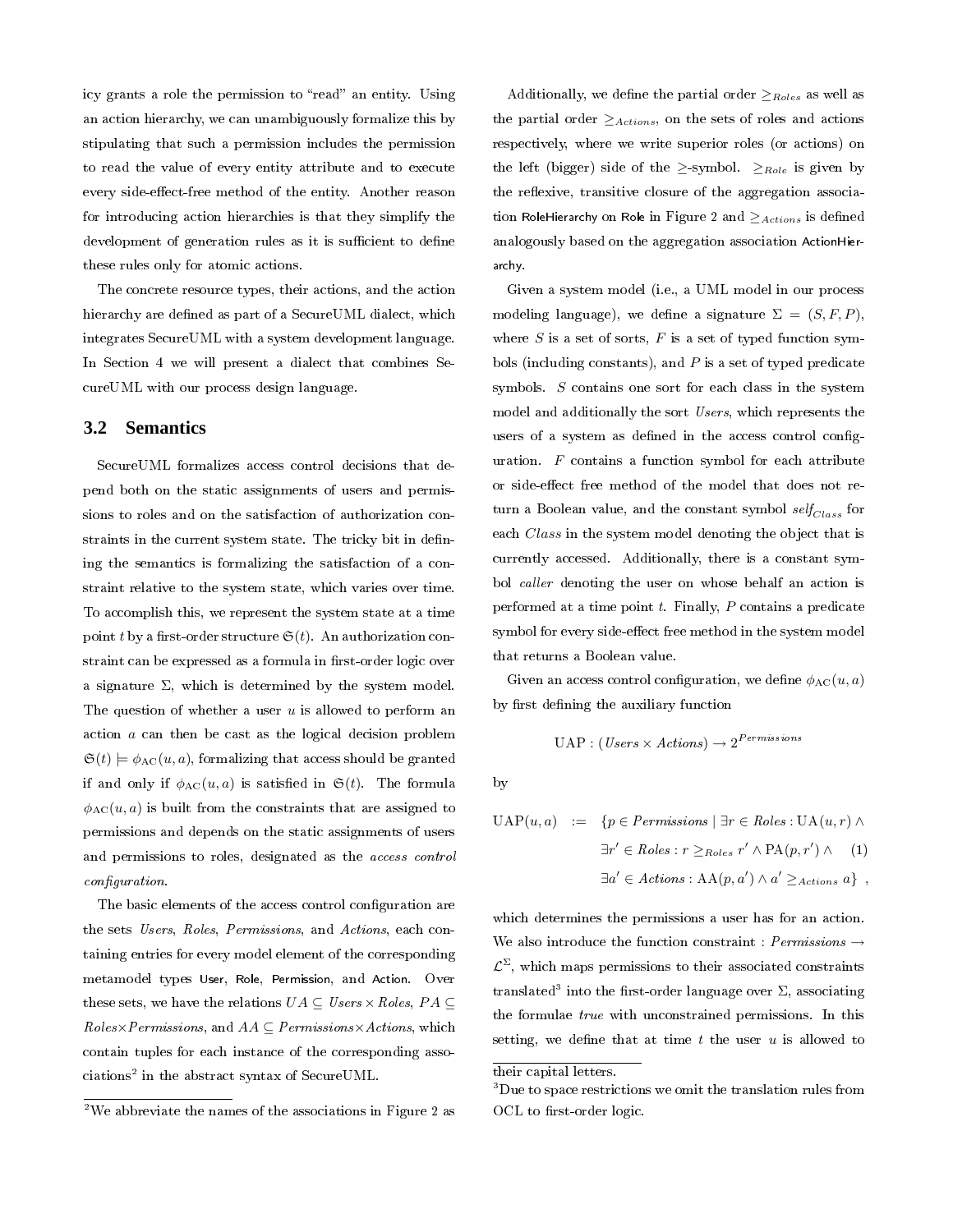

Figure 3: SecureUML Dialect for Process Design

| resource type      | action             | subactions                                             |
|--------------------|--------------------|--------------------------------------------------------|
| <b>Process</b>     | activate recursive | <i>activate</i> for the same process,                  |
|                    |                    | <i>activate recursive</i> for all process states       |
|                    | activate           |                                                        |
| State              | activate recursive | <i>activate</i> for the same state,                    |
|                    |                    | <i>execute</i> for all actions on outgoing transitions |
|                    | activate           |                                                        |
| StatemachineAction | execute            |                                                        |

Table 1: Actions and Action Hierarchies of the Dialect

perform the action a if and only if  $\mathfrak{S}(t) \models \phi_{AC}(u, a)$ , where

$$
\phi_{AC}(u, a) := \bigvee_{p \in \text{UAP}(u, a)} \text{constraint}(p) . \tag{2}
$$

This means that access is granted if and only if the user  $u$  has a permission  $p$  for which the corresponding formula constraint(p) is valid at time t. Note that the disjunction over an empty set UAP results in the formula false.

# **4. A DIALECT FOR PROCESS DESIGN**

As previously noted, SecureUML is general in that it leaves open the nature of protected resources. The general scheme for combining SecureUML with a system design language is to formalize a *dialect*, which identifies primitives of the system modeling language as SecureUML resources and assigns them atomic and composite actions (which are given by an action hierarchy). Hence, to combine SecureUML with the proposed process design language, we define a dialect where we interpret a process type and the elements of its state machine as a hierarchy of protected resources and additionally define appropriate resource actions and an action hierarchy.

The abstract syntax of this dialect is defined by the metamodel shown in Figure 3. We fix the elements Process, State and StatemachineAction as the protected resources, which is denoted by dening types for these primitives as subtypes of the base type Resource of the SecureUML metamodel (see Section 3.1).

We stipulate the actions offered by the resource types and the structure of the action hierarchy, shown in Table 1, by defining OCL invariants on the resource types. For example, we define that each Process has the actions *activate* and activate recursive and that the composite action activate recursive for a process recursively includes the actions listed on all states of the process.

Action hierarchies, here and in general, support the definition of natural and concise security policies. For example, an activate recursive permission on a process grants a role the privilege to perform all actions on the process. Alternatively, the right to execute a single state machine action can be defined with the action execute.

## **5. AN EXAMPLE POLICY**

In this section we explain our UML-based notation and illustrate the semantics of SecureUML using our running example.

## **5.1 An Example UML Model**

In Figure 4, we formalize a security policy where (1) all members of the club can place orders, (2) members having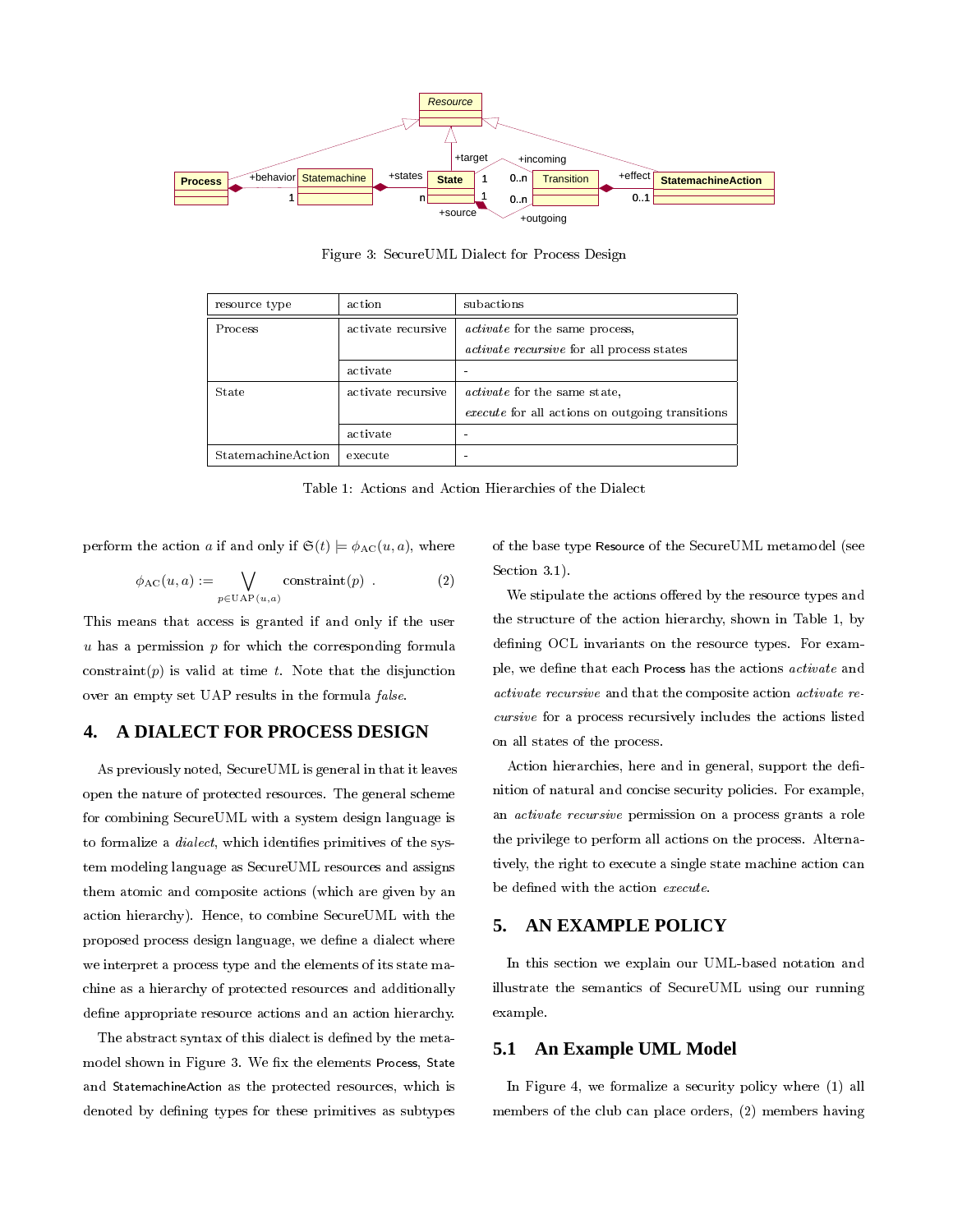

Figure 4: Access control policy for the ordering process

the "gold" status are given special offers, and (3) ordinary members may also access special offers, but only after they have ordered items for more than  $100 \in .^4$ 

We start by declaring the roles Member and GoldMember, which are represented by classes with the stereotype «secuml.Role» and define GoldMember as a subrole of Member. Next, we define several permissions, each formalizing a requirement of the informal policy description. As Figure 4 suggests, a permission is represented by an association class with the stereotype «secuml.Permission» connecting a role with a UML class representing a protected resource, designated as the root resource of this permission. Each attribute of the association class represents the assignment of an action to the permission, where the action is identified by a resource name and an action name. The action name is given by the attribute type, e.g. "activate". The resource name is stored in the tagged value identifier and references the root resource or one of its subresources. Its format depends on the referenced resource's type, which is determined by the stereotype of the attribute. For example, an attribute with the stereotype «StateAction» and the identifier "Assemble-Order" denotes an action on the corresponding state of the process "Ordering". The stereotypes for action references are defined as part of the dialect; our process design language has the stereotypes "ProcessAction", "StateAction", and "ActionAction", which are respectively used to label references to actions on processes, states, and actions.

The first requirement of our example policy is formalized

by the permission MemberAccess that grants the role Member the right to perform the actions activate on Ordering and activate recursive on the state AssembleOrder. The permission GoldMemberAccess grants the right to activate the state SpecialOffers to the role Member and in doing so formalizes the second requirement of our policy. The third requirement is formalized by the permission MemberRestricted, which is augmented with an authorization constraint. The permission itself grants the role Member the right to perform activate recursive on the state SpecialOffers. The constraint

$$
\texttt{self.sum} \geq 100.0
$$

restricts this permission to cases where an order is more than  $100 \text{ } \in$ . This expression is defined in a tagged value of the permission class, but we show it here in the figure as a text box attached to this class.

#### **5.2 Example Semantics**

We now illustrate our semantics by analyzing several access control decisions for the users Alice and Bob, each trying to perform the action activate on the state SpecialOffers. The (partial) example access control configuration is

|  | Users $:= \{Bob, Alice\}$                                                                           |
|--|-----------------------------------------------------------------------------------------------------|
|  | $\text{Roles} := \{ \text{Member}, \text{GoldMember} \}$                                            |
|  | $\text{Permissions} \quad := \quad \{\texttt{MemberRestricted}, \texttt{GoldMemberAccess}, \dots\}$ |
|  | $\text{Actions}^5 := \{ \text{SpecialOffers.} \text{active}, \}$                                    |
|  | $SpecialOffers. activeRecursive, $                                                                  |
|  | $UA := \{(Bob, Member), (Alice, Goldenbeen) \}$                                                     |

<sup>5</sup>Actions are denoted by the name of their resource and their name, separated by a dot.

<sup>&</sup>lt;sup>4</sup>Note that for sake of simplicity we omit additional arrangements, which would handle the case that the total sum for ordinary items falls below  $100 \in$  after adding special items.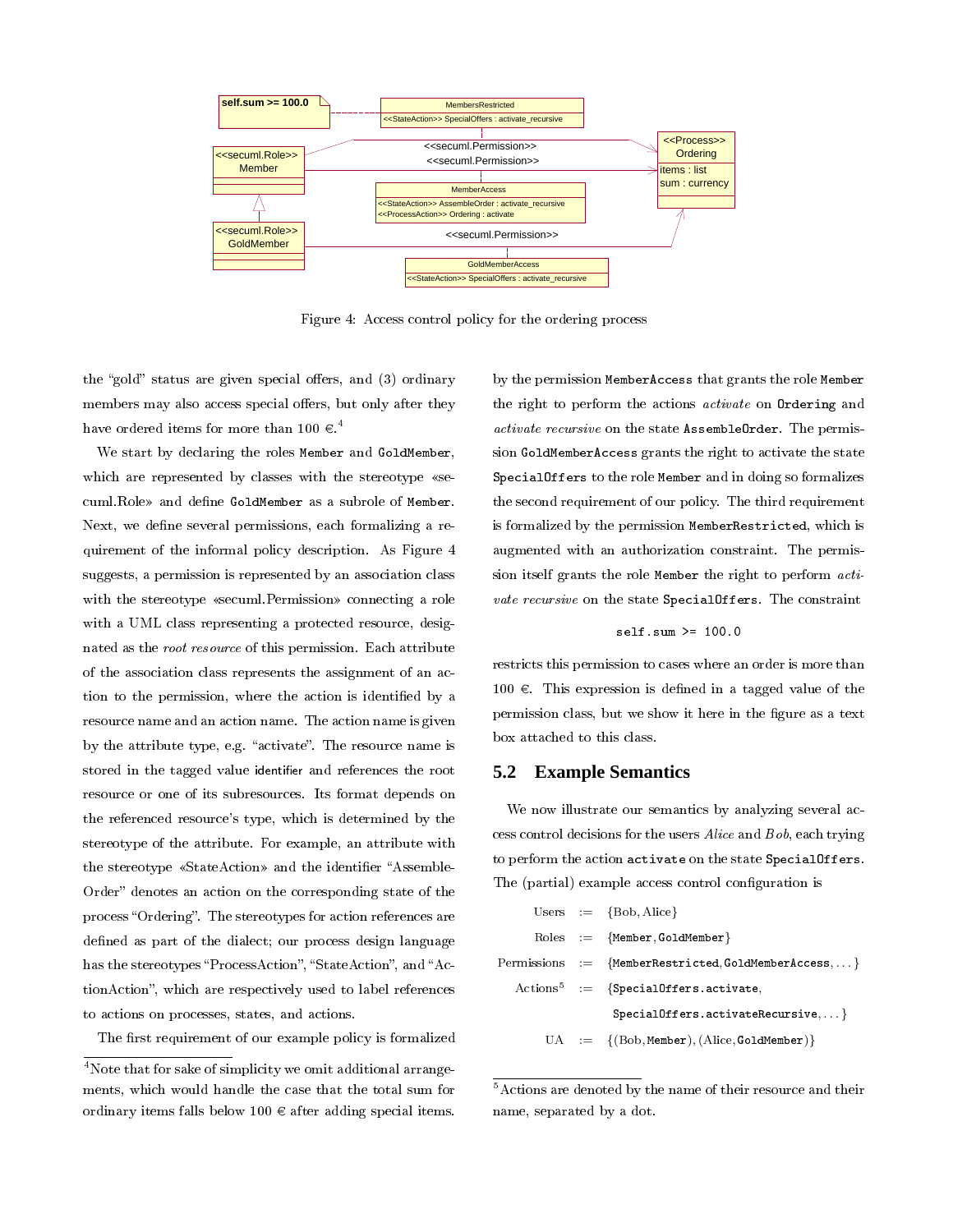$$
\begin{array}{rcl} \text{PA} & := & \begin{array}{l} \text{(Member, MemberRestricted)}, \end{array} \\ & & \\ \text{(GoldMember, GoldMemberAccess)}, \ldots \end{array} \\ \text{AA} & := & \begin{array}{l} \text{(MemberRestricted,} \end{array} \\ & & \\ \text{SpecialOffers. activateRecursive),} \end{array} \\ & & \\ \text{(GoldMemberAccess,} \end{array} \\ \begin{array}{rcl} \text{SpecialOffers. activateRecursive),} \ldots \end{array} \\ \begin{array}{rcl} \geq \text{Robes} & := & \begin{array}{l} \text{(GoldMember, Member)} \end{array} \\ & & \\ \text{SpecialOffers. activateRecursive,} \end{array} \\ & & \\ \text{SpecialOffers. activateRecursive),} \end{array}
$$

and the signature  $\Sigma$ , derived from the system model, is

$$
S := \{Processes, Real\} \cup \{\texttt{Users}\}
$$
\n
$$
F := \{self_{Processes}, sum\} \cup \{caller\}
$$
\n
$$
P := \{\geq_{Real}\}.
$$

The constant symbol  $self_{Processes}$  of sort *Processes* denotes the currently accessed process and  $sum : Processes \rightarrow Real$ represents the value of the attribute sum of a process instance. The predicate symbol  $\geq_{Real}$  represents the standard order over the real numbers.

Suppose that Alice wants to perform the action explained above at time  $t_1$ . The corresponding structure  $\mathfrak{S}(t_1)$  over the signature  $\Sigma$  is given by the interpretation

$$
\begin{aligned}\n\text{caller}^{\mathfrak{S}(t_1)} &:= \text{Alice} \\
\text{Processes}^{\mathfrak{S}(t_1)} &:= \{process_{\text{Alice}}, process_{\text{Bob}}\} \\
\text{self}_{Processes}^{\mathfrak{S}(t_1)} &:= \text{process}_{\text{Alice}} \\
\text{sum}^{\mathfrak{S}(t_1)} &:= \{(\text{process}_{\text{Alice}}, 30), (\text{process}_{\text{Bob}}, 55)\} \n\end{aligned}
$$

The formula that has to be satisfied by the structure  $\mathfrak{S}(t_1)$  in order to grant Alice access is built according to the definition (2), given in Section 3.2. The constraint

$$
self.sum >= 100
$$

on the permission MemberRestricted is translated into the formula

$$
sum(selfProcesses()) \geq_{Real} 100
$$

in the language defined by the signature  $\Sigma$ , and the formula for the permission GoldMember is true. The access decision is formalized as

$$
\mathfrak{S}(t_1) \models true \vee (sum(self_{Processes})) \geq_{Real} 100),
$$

which is satisfied.

Alternatively, suppose that Bob tries to perform this action at time  $t_2$ . The corresponding structure  $\mathfrak{S}(t_2)$  differs

from  $\mathfrak{S}(t_1)$  by the interpretation of the constant symbols  $self_{Processes}$  and caller, now referring to  $process_{Bob}$  and Bob, respectively. However, Bob only has the permission MemberRestricted for this action; hence

$$
\mathfrak{S}(t_2) \models \mathit{sum}(\mathit{self}_{Processes})) \geq_{\mathit{Real}} 100
$$

is required for access. Since Bob only has items that sum to  $55 \text{ } \in$  in his order, this constraint is not satisfied and access should be denied here.

#### **6. GENERATION**

We have implemented a prototype generator for the construction of secure web applications within the MDA-tool ArcStyler [6]. This tool already provides a transformation function for converting UML classes and state machines into controller classes for web-applications, executed in a Java Servlet environment. Hence our task was to extend this function to generate a security infrastructure from SecureUML model elements.

Java Servlet [7] is a popular technology for developing web applications as it provides a rich environment for programming dynamic web pages. This technology supports RBAC; however its URL-based authorization scheme only enforces access control when a request arrives from outside the web server. This is ill-suited for modern web applications that are built from multiple servlets, with one acting as the central entry point to the application. This entry point servlet acts as a dispatcher in that it receives all requests and forwards them (depending on the application state) to the other servlets, which execute the business logic. The standard authorization mechanism only provides protection for the dispatcher. To overcome this weakness, we generate access control infrastructures that exploit the programmatic access control mechanism which servlets provide, where the role assignments of a user can be retrieved by any servlet.

We augmented ArcStyler's transformation function by a generation rule that produces Java assertions and adds them as preconditions to the methods for process activation, state activation, and action execution. These assertions are of the form

if (! ( 
$$
\bigvee_{p \in \mathrm{AP}(a)} \left( \bigvee_{r \in PR(p)} \mathrm{userrole}(r) \right) \wedge \mathrm{constraint}(p) \right))
$$
  
c.forward("/unauthorized.jsp");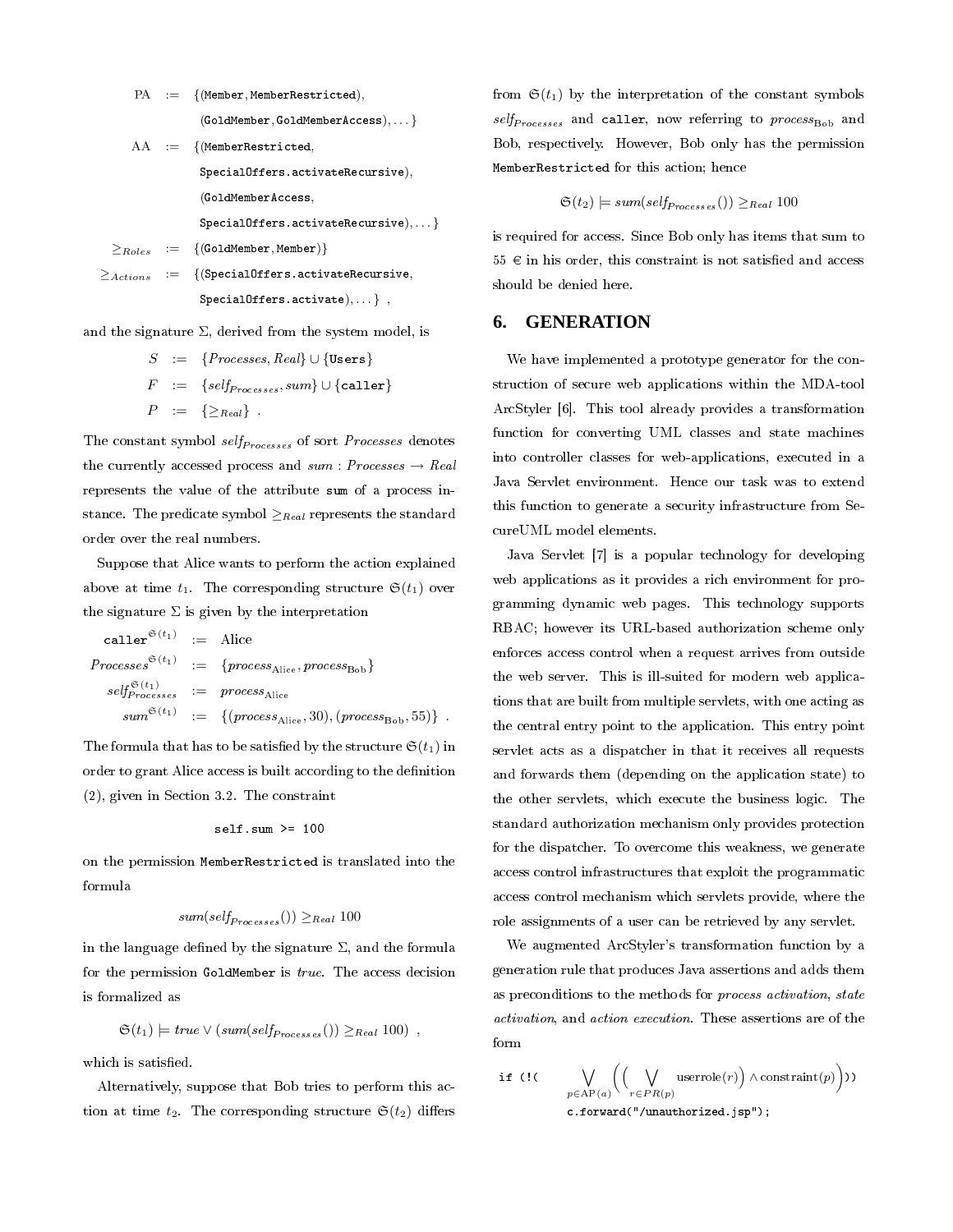This rule is similar to Equation (2), which defines  $\phi_{AC}(u, a)$ in Section 3.2, as each permission represents an (alternative) authorization to execute an action. However, here we must consider all permissions for all users on an action, which are determined by the function AP. For each permission, there is first a check whether a user is assigned to one of the roles in PR, which denotes the set of all roles assigned to the permission. Because servlets do not support role inheritance, the transitive closure of all roles associated with a permission must be determined using the association Role-Hierarchy. If a constraint is assigned to the permission, it is evaluated afterwards. The request is forwarded to an error page by the term c.forward("/unauthorized.jsp") if access is denied. As an example, the assertion generated for SpecialOffers.activate is:

```
if (!(
```

```
/** Permission GoldMemberAccess **/
request.isUserInRole("GoldMember")
||/** Permission MemberRestricted **/
((request.isUserInRole("Member") ||
 request.isUserInRole("GoldMember"))
 && this.getSum() >= 100.0)
)) c.forward("/unauthorized.jsp");
```
The role check is performed using the method is UserIn- $Role(Role)$  on the request object and each constraint is translated into a Java expressions, which accesses the attributes and side-effect free methods of the controller. For example, the OCL constraint

$$
self.sum \ge 100.0
$$

is translated into the Java expression

this.getSum() 
$$
>= 100.0
$$

as shown above.

Comparing the code generated above with the example given in Section 5.2 shows that the declarative semantics of our models is preserved (under the operational semantics of Java) by the generation function. The user Alice is granted unrestricted access to the state by the first part of the assertion, whereas the right for the user Bob depends on the return value of the method getSum(), which is used to obtain the current value of the controller's attribute sum.

## **7. ANALYSIS AND CONCLUSIONS**

We have carried out a number of small and medium scale experiments, specifying controllers for applications like online shopping and banking. Our experiments show that the combination of UML process models with a vocabulary based on RBAC, authorization constraints, and action hierarchies is expressive enough to naturally and concisely describe complex security policies. Hence, our proposal provides a concrete example of how to close the gap between design models (here process models) and security models.

The generative approach taken also closes another gap: the one between system design and implementation. Doing so has a number of advantages. First, it guarantees the conformance of the implementation with the model. Second, it eases system maintenance (as the process and security policy are clearly and formally documented) and evolution (as changes are easily made at the model level and automatically propagated to the implementation). And finally, it enhances portability since models are technology independent and hence the migration to new technologies can be realized by changing the generation rules, not the models themselves. It should be a simple matter to develop other transformation functions for translating models into secure, executable systems based on other technologies like workflow management systems or other web application platforms.

There are a several promising areas for future work. A natural step is to increase the expressiveness of either SecureUML or the design modeling language with which it is integrated. An example of the former would be adding primitives for modeling other security aspects, like digital signatures or auditing (and then, of course, generating corresponding infrastructures). An example of the latter would be supporting a more comprehensive process design language. The idea of joining languages via a dialect, as sketched in Section 4, provides a way of tackling these problems independently, and then combining solutions. Another promising direction is to leverage the fact that our security design models have a well-defined semantics. Hence, it should be possible to carry out automatic property checking of security design models to detect and correct design errors and even to verify the correctness of the model transformation process itself.